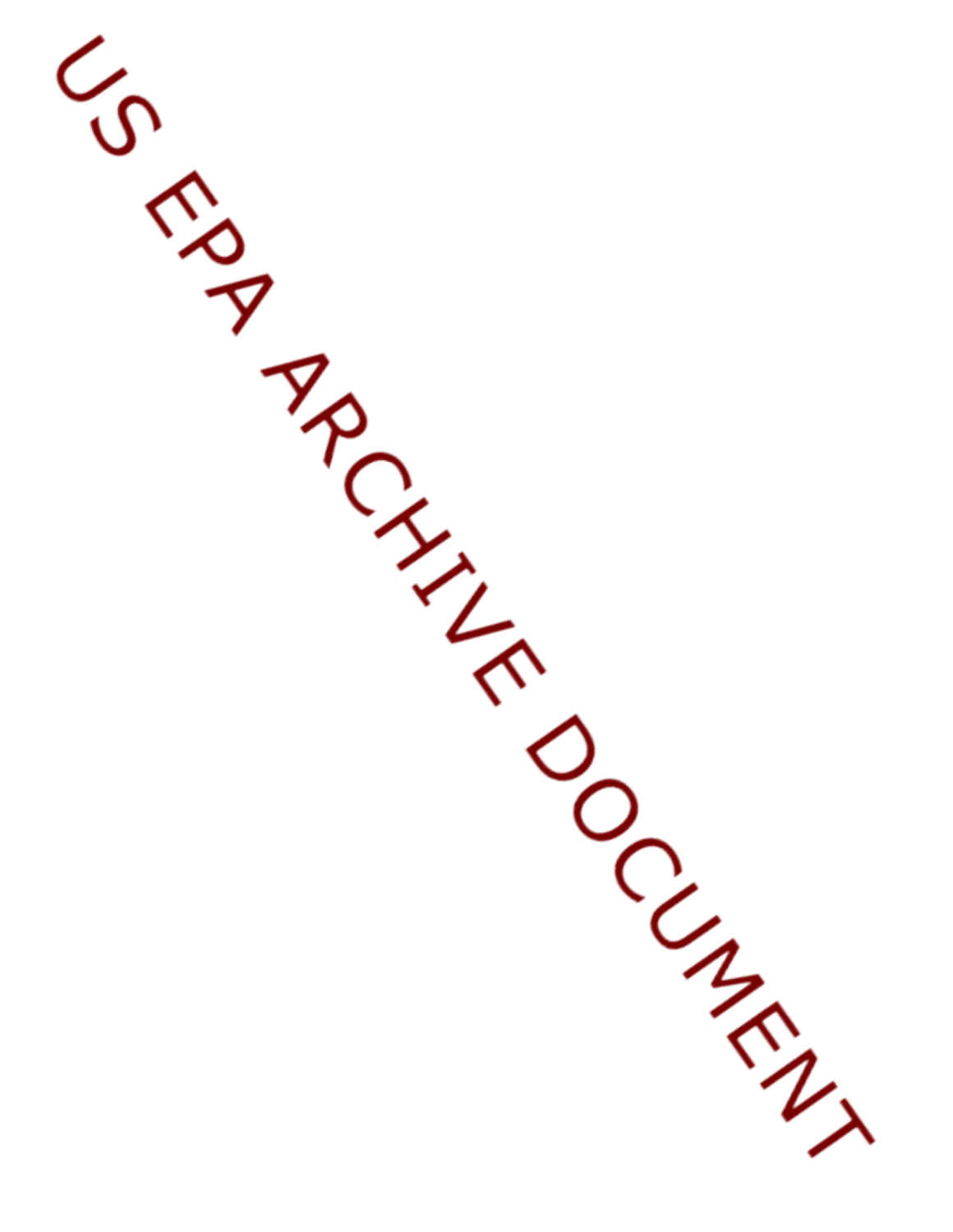# **THE ENVIRONMENTAL TECHNOLOGY VERIFICATION**







# **ETV Joint Verification Statement**

|                     | TECHNOLOGY TYPE: PORTABLE EMISSION ANALYZER                |                       |                              |
|---------------------|------------------------------------------------------------|-----------------------|------------------------------|
| <b>APPLICATION:</b> | DETERMINING NITROGEN OXIDES EMISSIONS                      |                       |                              |
|                     | TECHNOLOGY NAME: Model ECA 450 Portable Emissions Analyzer |                       |                              |
| <b>COMPANY:</b>     | Bacharach, Inc.                                            |                       |                              |
| <b>ADDRESS:</b>     | <b>625 Alpha Drive</b><br>Pittsburgh, PA 15238             | <b>PHONE:</b><br>FAX: | 412-963-2000<br>412-963-2091 |
| <b>WEB SITE:</b>    | http://www.bacharach-inc.com                               |                       |                              |
| E-MAIL:             | help@bacharach-inc.com                                     |                       |                              |

The U.S. Environmental Protection Agency (EPA) has created the Environmental Technology Verification (ETV) Program to facilitate the deployment of innovative or improved environmental technologies through performance verification and dissemination of information. The goal of the ETV Program is to further environmental protection by substantially accelerating the acceptance and use of improved and cost-effective technologies. ETV seeks to achieve this goal by providing high quality, peer reviewed data on technology performance to those involved in the design, distribution, financing, permitting, purchase, and use of environmental technologies.

ETV works in partnership with recognized standards and testing organizations; stakeholder groups which consist of buyers, vendor organizations, and permitters; and with the full participation of individual technology developers. The program evaluates the performance of innovative technologies by developing test plans that are responsive to the needs of stakeholders, conducting field or laboratory tests (as appropriate), collecting and analyzing data, and preparing peer reviewed reports. All evaluations are conducted in accordance with rigorous quality assurance protocols to ensure that data of known and adequate quality are generated and that the results are defensible.

The Advanced Monitoring Systems (AMS) Center, one of 12 technology areas under ETV, is operated by Battelle in cooperation with EPA's National Exposure Research Laboratory. AMS has recently evaluated the performance of portable nitrogen oxides monitors used to determine emissions from combustion sources. This verification statement provides a summary of the test results for the Bacharach Model ECA 450 Portable Emission Analyzer.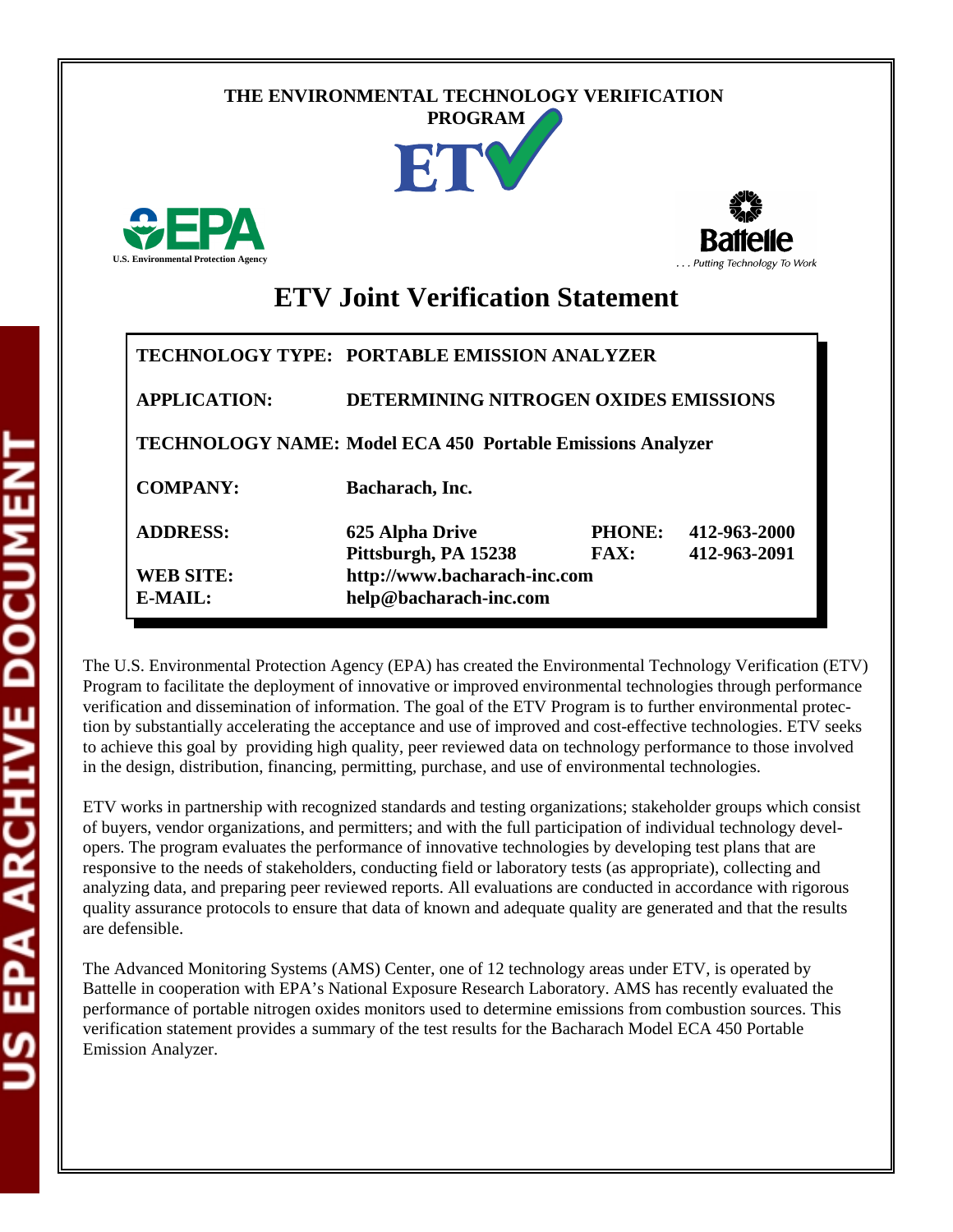## **VERIFICATION TEST DESCRIPTION**

The verification test described in this report was one of a series of tests conducted in April and May, 2000 on commercial portable nitrogen oxides analyzers at Battelle's facilities in Columbus, Ohio. Verification testing of the analyzers involved (1) a series of laboratory tests in which certified NO and NO<sub>2</sub> standards were used to challenge the analyzers over a wide concentration range and (2) tests using realistic combustion sources, in which data from the portable analyzers undergoing testing were compared to simultaneous measurements of NO and  $NO<sub>x</sub>$  obtained with two chemiluminescent analyzers.

Verification testing lasted three to four days, of which two days were required for laboratory testing and the remainder for source emissions testing. To assess inter-unit variability, two identical analyzers were tested simultaneously in all tests, and results from the two analyzers were kept separate. The analyzers were operated at all times by a representative of Bacharach and supervised at all times by Battelle staff.

Verification testing focused on measurement of NO and  $NO_2$ , the sum of which is denoted as  $NO_x$ . Laboratory testing included a linearity test over the entire nominal ranges of the analyzers for both NO and NO<sub>2</sub>; estimation of detection limits and response times; interference testing; assessment of sample pressure and ambient temperature effects on analyzer response; and evaluation of zero and span drift during the various laboratory tests. Tests with combustion sources assessed the accuracy of NO,  $NO<sub>2</sub>$ , and  $NO<sub>x</sub>$  measurements, relative to the chemiluminescent NO/NO<sub>x</sub> approach that is the basis of EPA Method 7E. Sources used in the testing were a gas-fired rangetop burner, a gas-fired water heater, and a diesel-powered electrical generator operated at both idle and at high RPM. These sources produced  $NO<sub>x</sub>$  emissions ranging from less than 10 to over 400 ppm. Zero and span drift resulting from exposure to source emissions were assessed, and analyzer stability was monitored during one hour of uninterrupted sampling of diesel emissions.

Quality assurance (QA) oversight of verification testing was provided by Battelle. Battelle independent QA staff conducted a technical systems audit and a data quality audit of 10% of the test data. Battelle testing staff conducted a performance evaluation audit, which was reviewed by independent QA staff.

### **TECHNOLOGY DESCRIPTION**

The Bacharach ECA 450 is a portable, microprocessor-controlled emission analyzer using electrochemical sensors. The ECA 450 can be fitted with up to seven separate gas sensors to measure oxygen, carbon monoxide (2 ranges), oxides of nitrogen (NO and  $NO<sub>2</sub>$ ), sulfur dioxide, and hydrocarbons. Only NO and  $NO<sub>2</sub>$  measurements were verified in the test reported here. The ECA 450 measures 18" x 14.5" x 10" and weighs 25 pounds. An on-board printer permits printing hard copy of gas parameters; up to 1,000 data points can be stored internally. An RS232 interface provides the option to send the data to a computer. An optional sample conditioning system that includes a probe with a heated sample line and a Peltier cooler/moisture removal system is available and was used in this verification test. The conditioning system is recommended for sampling  $NO$ ,  $NO<sub>2</sub>$  and  $SO<sub>2</sub>$ . A large vacuum flourescent display screen displays the gas parameters being measured in real time.

### **VERIFICATION OF PERFORMANCE**

**Linearity:** The Bacharach ECA 450 analyzers provided linear response for  $NO<sub>2</sub>$  over the tested range of 0 to 450 ppm and for NO over the range of 0 to 1,000 ppm. Above that range for NO, the analyzers showed a slight upward curvature in response.

**Detection Limit:** Detection limits estimated from the linearity tests were 3 to 4 ppm for NO<sub>2</sub>, and 8 to 11 ppm for NO. These values probably were influenced by exposures to high levels of NO and  $NO<sub>2</sub>$  during the linearity tests. Combustion source tests suggested detection capabilities comparable to the 1 ppm measurement resolution of the analyzers.